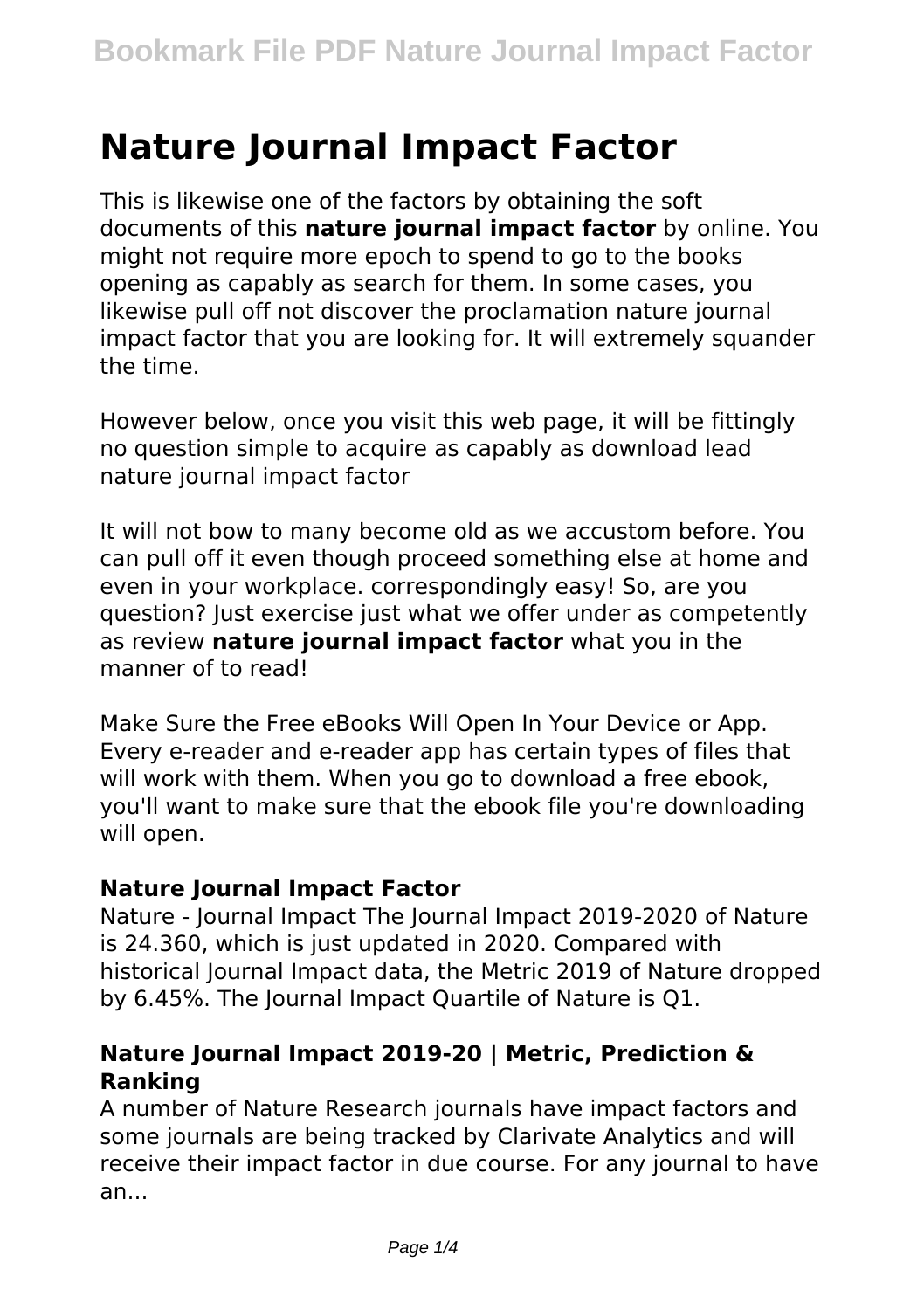## **Impact factors for journals : Nature Support**

Nature Research academic journal impact factors. An impact factor is, broadly speaking, a measurement of the "the average number of times recent articles in a specific journal were cited in a...

# **Nature Research academic journal impact factors : Nature ...**

Nature's journal impact factor carries a long tail. [35] As with most other professional scientific journals, papers undergo an initial screening by the editor, followed by peer review (in which other scientists, chosen by the editor for expertise with the subject matter but who have no connection to the research under review, will read and critique articles), before publication.

### **Nature (journal) - Wikipedia**

Nature Impact Factor, IF, number of article, detailed information and journal factor. ISSN: 0028-0836.

#### **Nature Impact Factor IF 2020|2019|2018 - BioxBio**

A Nature Research Journal. Menu. Search E-alert Submit My Account Login. We'd like to understand how you use our websites in order to improve them. ... Impact factors. Alison Wright Nature ...

## **Impact factors | Nature**

Impact Factor List of Journals For 2019 by JCR - CA-A CANCER JOURNAL FOR CLINICIANS - 223.679, Nature Reviews Materials - 74.449, New England Journal of ...

### **Journal Impact Factor List 2019 - JCR, Web Of Science (PDF ...**

Nature Energy - Journal Impact The Journal Impact 2019-2020 of Nature Energy is 37.240, which is just updated in 2020. Compared with historical Journal Impact data, the Metric 2019 of Nature Energy grew by 8.60%. The Journal Impact Quartile of Nature Energy is Q1.

# **Nature Energy Journal Impact 2019-20 | Metric, Prediction**

**...**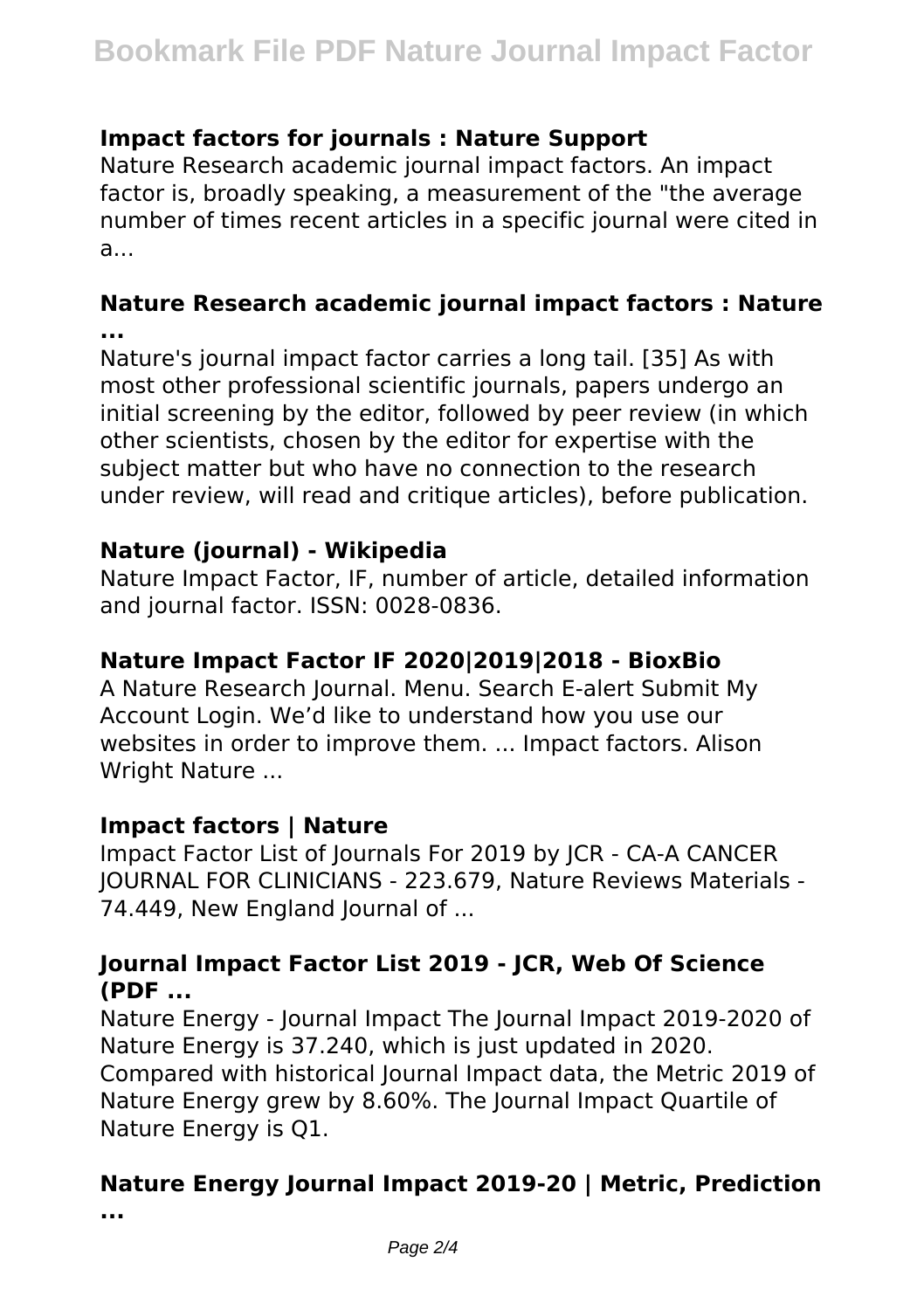Top 100 Impact Factor Journals of Science 2016 CIIT, Library Information Services, Islamabad. 3 Rank Journal Title ISSN Impact Factor 51 EUROPEAN HEART JOURNAL 0195-668X 20.212 52 NATURE CELL BIOLOGY 1465-7392 20.060 53 Cancer Discovery 2159-8274 20.011 54 CLINICAL MICROBIOLOGY REVIEWS 0893-8512 19.958

## **Top 100 Impact Factor Journals of Science**

Nature Biotechnology (impact factor: 31.864) Nature Medicine (impact factor: 30.641) Nature Methods (impact factor: 28.467) Journal of Clinical Oncology (impact factor: 28.245) BMJ (Clinical Research Ed.) (impact factor: 27.604) Progress in Energy and Combustion Science (impact factor: 26.467) Advanced Materials (impact factor: 25.809) Nature Genetics (impact factor: 25.455)

### **High Impact Journals (Superfund Research Program)**

A number of Nature Research journals have impact factors and some journals are being tracked by Clarivate Analytics and will receive their impact factor in due course. For any journal to have an impact factor it must be tracked by Clarivate Analytics for two years (for more information on how impact factors are calculated, please see here).

## **Impact factors for journals : Springer Nature Support**

Impact Factor is a measure of the importance of a journal. The impact factor (IF) is a measure of the yearly average number of citations to recent articles published in that journal. It is often used to compare journals of the same category. Higher the Impact factor, higher is the ranking of the journal.

## **Find Impact Factor of Journal Online | Impact Factor ...**

International Scientific Journal & Country Ranking. Only Open Access Journals Only SciELO Journals Only WoS Journals

## **SJR : Scientific Journal Rankings**

Journal impact factors are influenced heavily by a small number of highly cited papers. In general, most papers published in 2013–14 received many fewer citations than indicated by the impact factor. Two journals (Nature [blue], PLOS ONE [orange]) are shown to represent a highly cited and less cited journal,